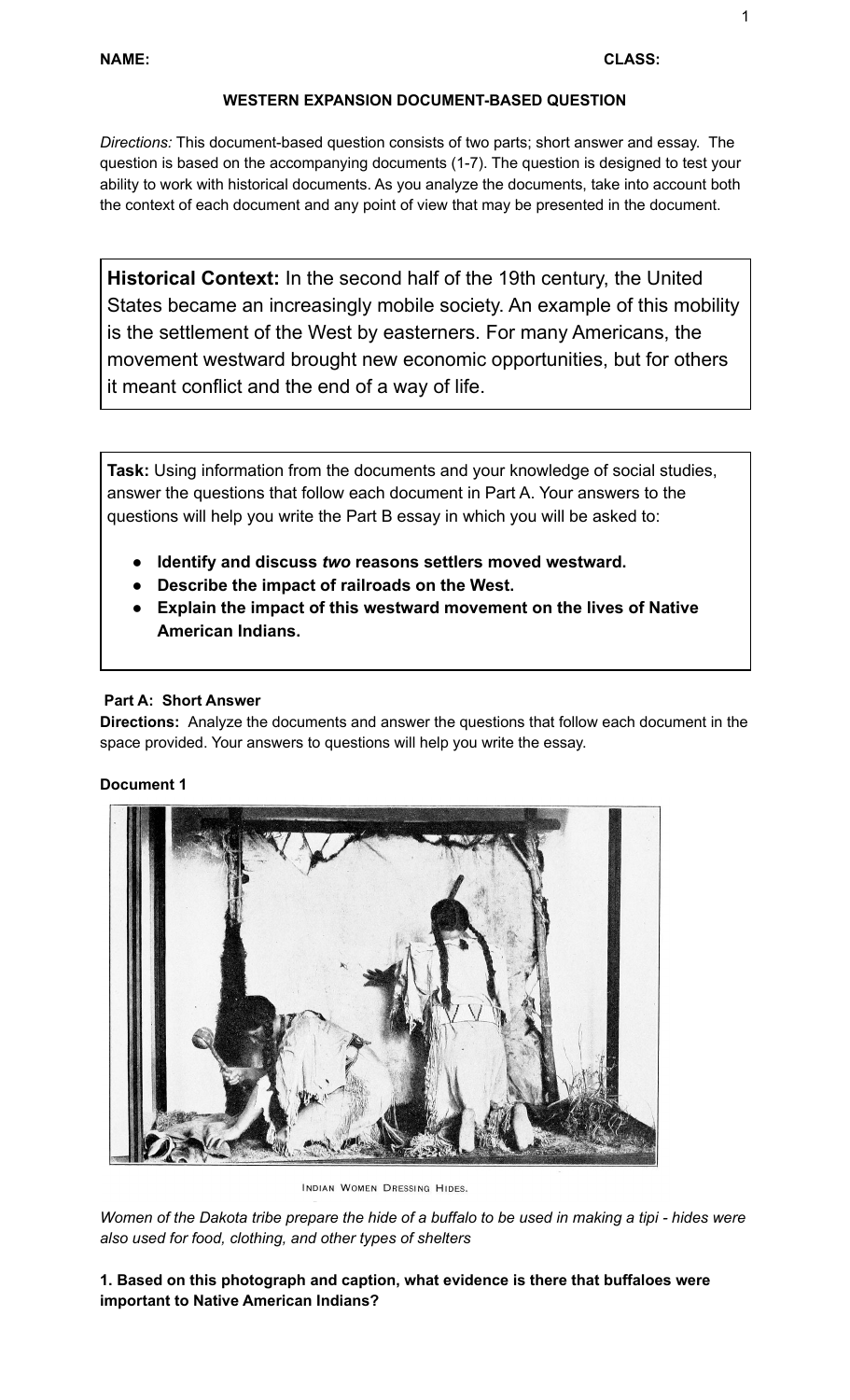#### CROSSING OVER THE GREAT PLAINS BY OX-WAGONS

"Altho I was but a girl of 11 years I distinctly remember many things connected with that far-off time when all of our western country was a wilderness... We were six months in crossing the plains in ox-wagons.

In our home, In Illinois, in the early fifties, there was much talk and excitement over the news of the great gold discoveries in California-and equally there was much talk concerning the wonderful fertile valleys of Oregon Territory-an act of Congress giving to actual settlers 640 acres of land.

My father, John Tucker Scott, with much of the pioneer spirit in his blood, became so interested that he decided to "go West"....The spring of 1852 ushered in so many preparations, great work of all kinds. I remember relations coming to sew, of tearful partings, little gifts of remembrances exchanged, the sale of the farm, the buying and breaking in of unruly oxen, the loud voices of the men, and the general confusion."

-Harriet Scott Palmer, 1852

Editor's Note: Spelling reflects that which was used in the original documents.

#### **2. According to the document, what were** *two* **reasons people wanted to "Go West"? a.**

**b.**

**Document 3**

|                    | HOMESTEAD.                                                                                                                                                                                |                             |
|--------------------|-------------------------------------------------------------------------------------------------------------------------------------------------------------------------------------------|-----------------------------|
|                    |                                                                                                                                                                                           | Sand Office at Mommille Cal |
|                    |                                                                                                                                                                                           |                             |
| <b>CERTIFICATE</b> |                                                                                                                                                                                           | APPLICATION,                |
| No. 1              |                                                                                                                                                                                           | $\frac{1}{10}$              |
|                    | It is hereby certified, That pursuant to the provisions of the act of Congress, approved<br>May 20, 1862, entitled "An act to secure homesteads to actual settlers on the public domain," |                             |
| of Range $fvv$     | Daniel Kyman Merrice Swing<br>containing $160$                                                                                                                                            | has<br>acres.               |
|                    | Jow, therefore, be it known, That on presentation of this Certificate to the                                                                                                              |                             |
| rerman             | COMMISSIONER OF THE GENERAL LAND OFFICE, the said $\mathcal{O}$ aniel<br>shall be entitled to & Patent for the Tract of Land above described.                                             | Hony M. allemein Register.  |

Land Deed issued under the Homestead Act, 1868

**3. According to this deed, how many acres of land did each homesteader obtain from the government under the Homestead Act?**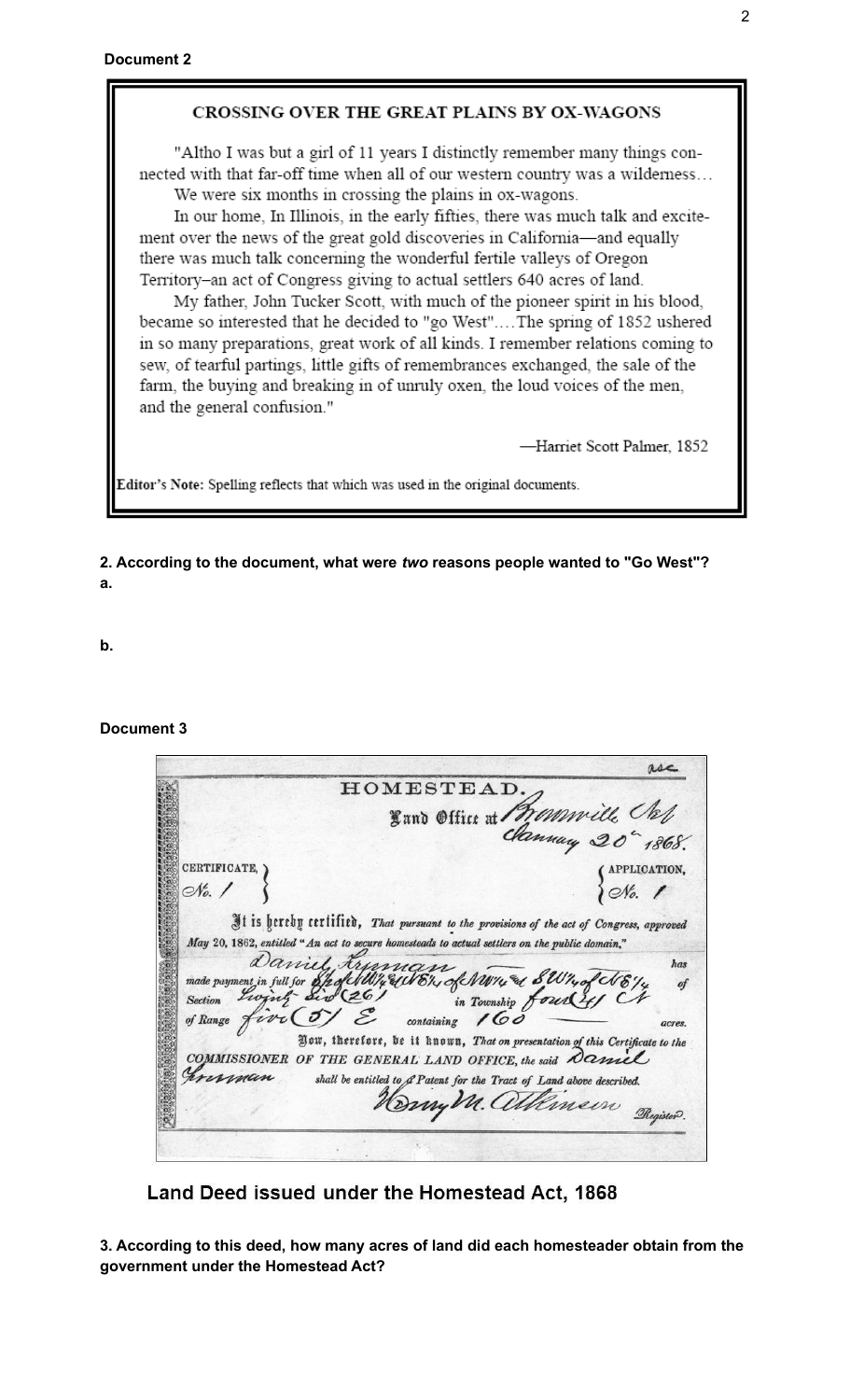

**4. Based on this poster, state two reasons people took passage on the railroad from Omaha to San Francisco.**

**a.**

**b.**

**Document 5**

![](_page_2_Picture_6.jpeg)

- **5a. According to this engraving, why were men killing buffalo?**
	- **b. How did this purpose for hunting differ from those of Native American Indians? (See also Document 1.)**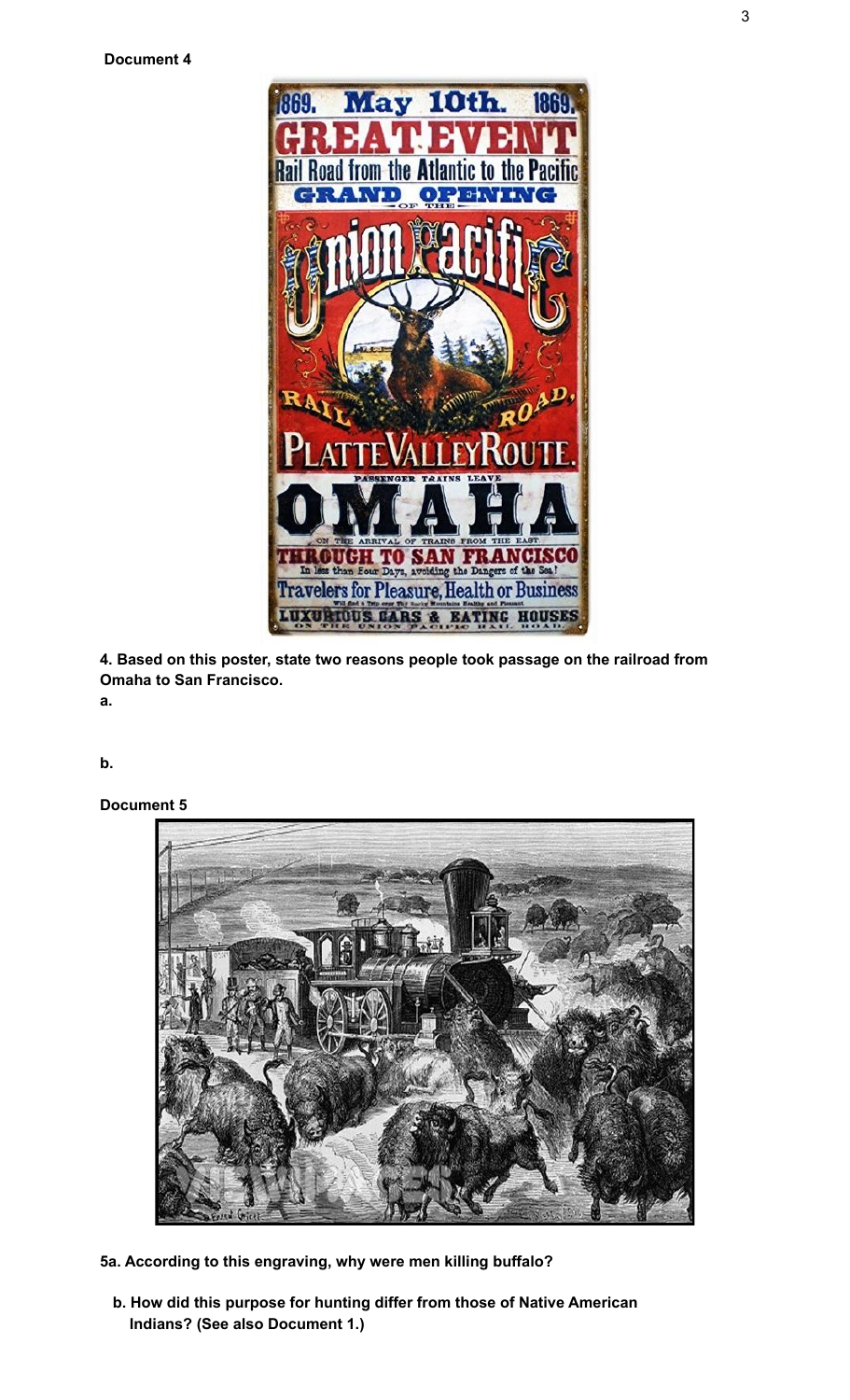![](_page_3_Picture_1.jpeg)

**6a. According to this poster, how many acres of formerly Indian territory were going to be opened for settlement?**

**b. Based on the poster, state** *two* **reasons settlers would want to move west of the Mississippi.**

**Document 7**

![](_page_3_Figure_5.jpeg)

**7. Based on this statement, state** *two* **reasons Chief Joseph finally decided to surrender to the United States government troops.**

**a.**

4

**b.**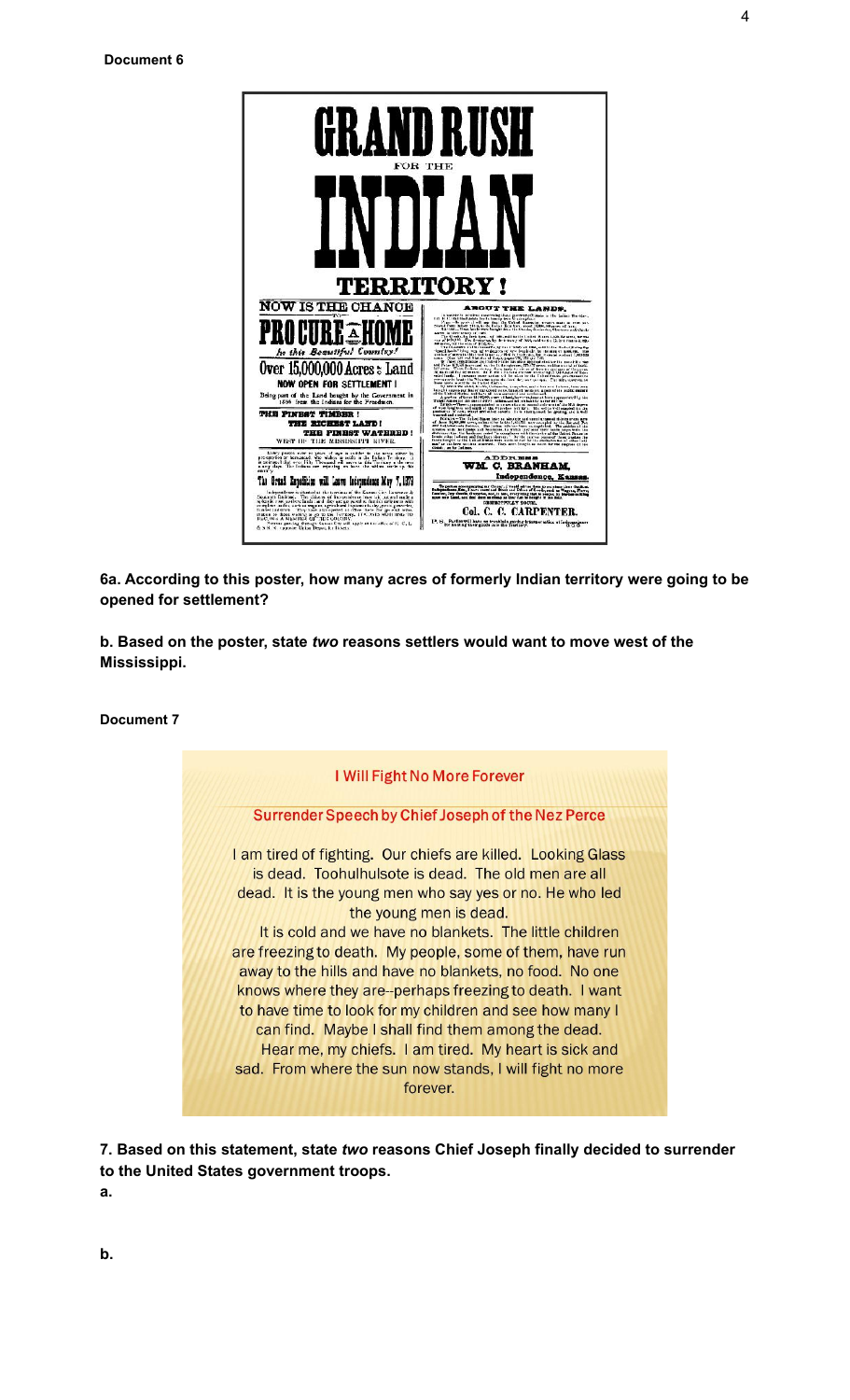### **Part B: Essay**

### *Directions:*

- Write a well-organized essay that includes an introduction, several paragraphs, and a conclusion.
- Use evidence from ALL of the documents to support your response.
- Include specific related outside information.

**Historical Context:** In the second half of the 19th century, the United States became an increasingly mobile society. An example of this mobility is the settlement of the West by easterners. For many Americans, the movement westward brought new economic opportunities, but for others it meant conflict and the end of a way of life.

**Task:** Using information from the documents and your knowledge of social studies, answer the questions that follow each document in Part A. Your answers to the questions will help you write the Part B essay in which you will be asked to:

- Identify and discuss *two* reasons settlers moved westward.
- Describe the impact of railroads on the West.
- Explain the impact of this westward movement on the lives of Native American Indians.

| <b>Identify and discuss</b><br>reasons settlers<br>moved west |            | Describe the impact of<br>railroads on the West |            | Impact of the westward<br>movement on Native<br><b>Americans</b> |            |
|---------------------------------------------------------------|------------|-------------------------------------------------|------------|------------------------------------------------------------------|------------|
|                                                               | <b>Doc</b> |                                                 | <b>Doc</b> |                                                                  | <b>Doc</b> |
|                                                               |            |                                                 |            |                                                                  |            |
|                                                               |            |                                                 |            |                                                                  |            |
|                                                               |            |                                                 |            |                                                                  |            |
|                                                               |            |                                                 |            |                                                                  |            |
|                                                               |            |                                                 |            |                                                                  |            |
|                                                               |            |                                                 |            |                                                                  |            |
|                                                               |            |                                                 |            |                                                                  |            |
|                                                               |            |                                                 |            |                                                                  |            |
|                                                               |            |                                                 |            |                                                                  |            |
|                                                               |            |                                                 |            |                                                                  |            |
|                                                               |            |                                                 |            |                                                                  |            |
|                                                               |            |                                                 |            |                                                                  |            |
|                                                               |            |                                                 |            |                                                                  |            |
|                                                               |            |                                                 |            |                                                                  |            |
|                                                               |            |                                                 |            |                                                                  |            |
|                                                               |            |                                                 |            |                                                                  |            |
|                                                               |            |                                                 |            |                                                                  |            |
|                                                               |            |                                                 |            |                                                                  |            |
|                                                               |            |                                                 |            |                                                                  |            |
|                                                               |            |                                                 |            |                                                                  |            |
|                                                               |            |                                                 |            |                                                                  |            |
|                                                               |            |                                                 |            |                                                                  |            |
|                                                               |            |                                                 |            |                                                                  |            |
|                                                               |            |                                                 |            |                                                                  |            |